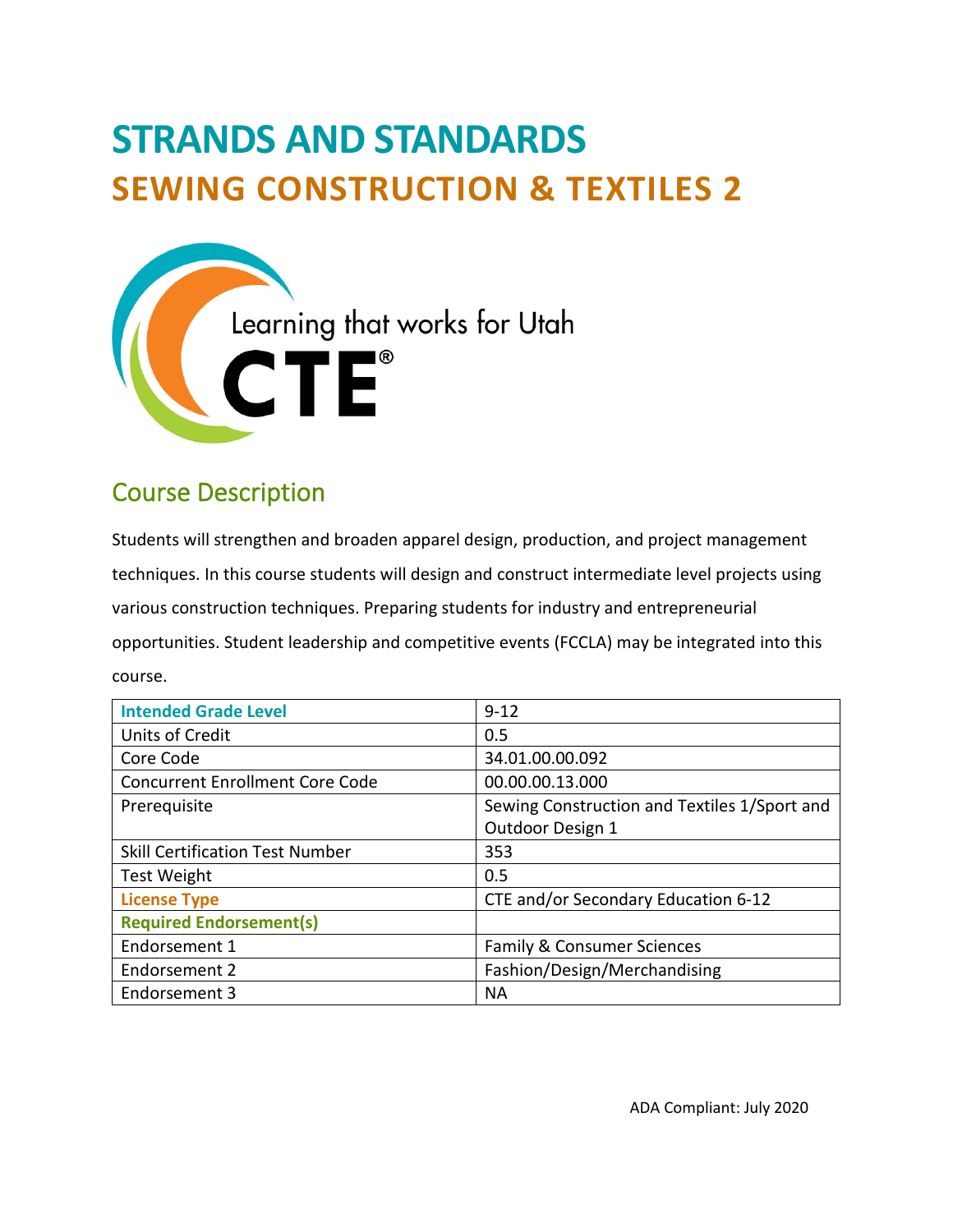# STRAND 1

Students will review basic sewing knowledge.

#### Standard 1

Review sewing tools knowledge and machine functions. (Refer to Sewing Construction & Textiles 1) Sewing machine use and maintenance.

- Tools and equipment.
- Pre-construction.
	- Reading a pattern.
	- Layout.
- Fibers
- Basic construction techniques.

# STRAND 2

Develop machine knowledge and skills.

\*Performance Skills for this strand included below.

#### Standard 1

Sewing machine.

- Identify various specialty presser feet.
	- All-purpose foot, buttonhole foot, zipper foot, blind hem foot, rolled hem foot.
- Identify specialty needles.
	- Heavy duty needle.
	- Double needle.
	- Microtech Needle.
- Identify specialty threads.
	- Quilting: a strong cotton thread with a waxy coating to prevent tangling when used inhand-quilting. It is not appropriate for use in sewing machine.
	- Heavy duty: Slightly heavier than all-purpose thread; to be used for prominent topstitching.
	- Embroidery: Decorative thread offered in a wide variety of vibrant colors. Silky, lustrous, and versatile, it is weaker than regular sewing thread and should not be used for construction. It is used for decorative stitches.
	- Metallic: Add glitter and they are durable. All-purpose thread should be used on the bobbin; use metallic in upper looper on a serger.
	- Elastic: Used for stretching shirring; usually wound by hand onto the bobbin. The bobbin tension must be adjusted when using this type of thread.
	- Serger: lighter weight than all-purpose sewing machine thread.
- Identify specialty stitches.
	- Stretch stitch: used for sewing on knits or other times when you need the stitching to be able to stretch.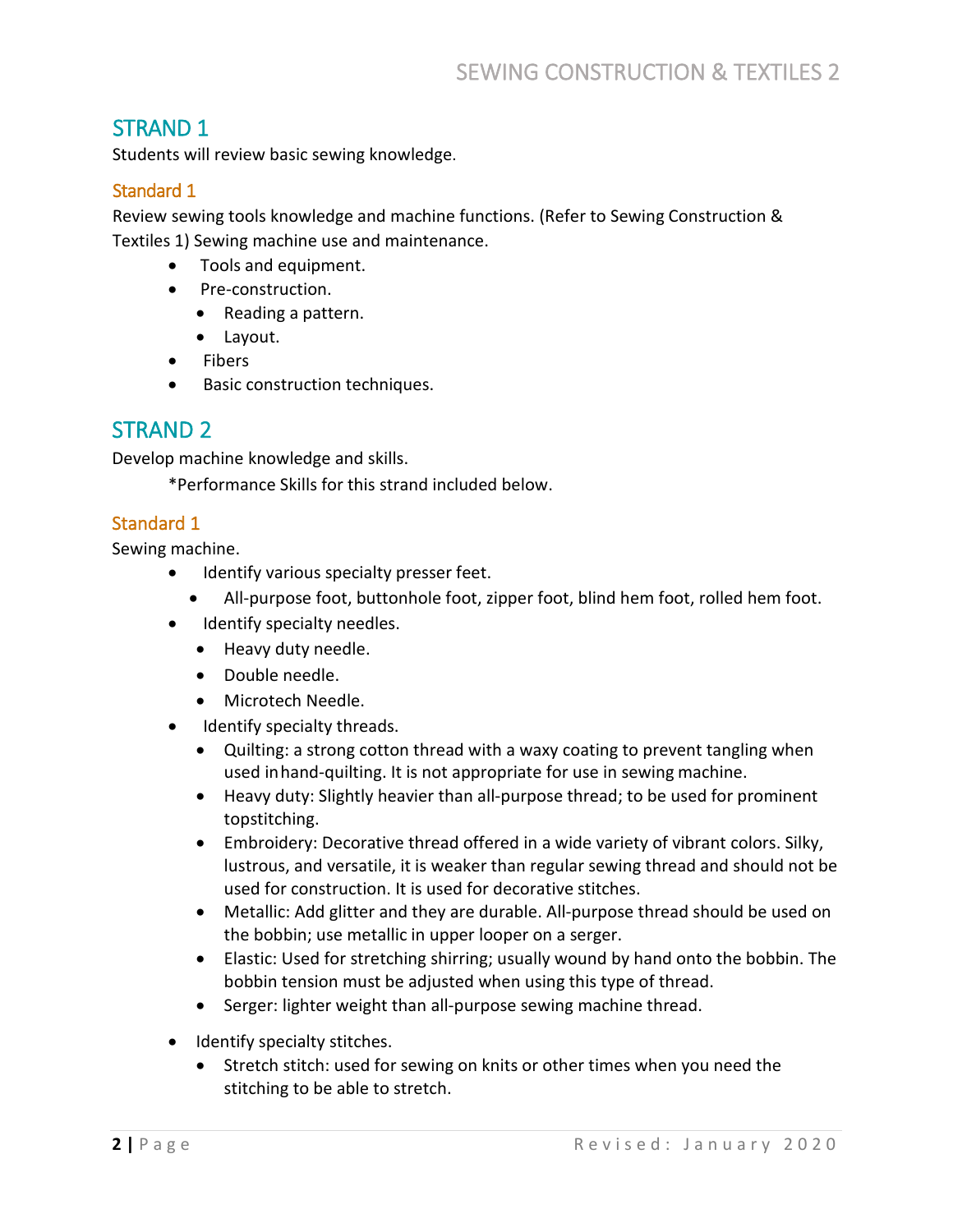- Blind hem: used to sew a blind hem, edge stitch or stitch in the ditch.
- Buttonhole stitch: series of stitches used to create a buttonhole.

#### Standard 2

Operate, thread, and maintain a serger.

- Identify the needle stitch plate, feed dogs/system, presser foot, thread tensions, presser foot lever/lifter, handwheel, stitch length control, knives and loopers (overcast on the serger).
- Thread, operate, and care for serger according to machine manual (i.e. clean, oil).
- Creates two types of stitches
	- needles and looper work together to create a straight and flatlock stitches.

#### Standard 3

Use pressing tools to create a professional product.

- Incorporate the practice of "press as you sew."
- Use pressing equipment.
	- Tailor's ham: for pressing curved areas of clothing. (darts, shoulders, collars, etc.)
	- Sleeve board: narrow board for sleeves.
	- Seam roll: oblong for long, product like sleeves.
	- Point presser: for narrow, hard-to-reach areas of collars, belts, cuffs, corners and points.
	- Pressing cloth: prevents scorching/melting of fabric.
- Identify and use appropriate temperature settings for various fabrics with different fiber content.
	- **MOST Heat**
	- Linen
	- Cotton
	- Rayon/Viscose
	- Wool
	- Polyester
	- Silk
	- Acetate
	- Acrylic
	- Spandex
	- Nylon
		- **LEAST Heat**

### STRAND 3

#### **Students will distinguish the different types of fabric and fiber characteristics.**

\*Performance Skills for this strand included below.

#### Standard 1

Identify and review basic fibers.

• General Characteristics: Natural fiber characteristics comes from plant and animals,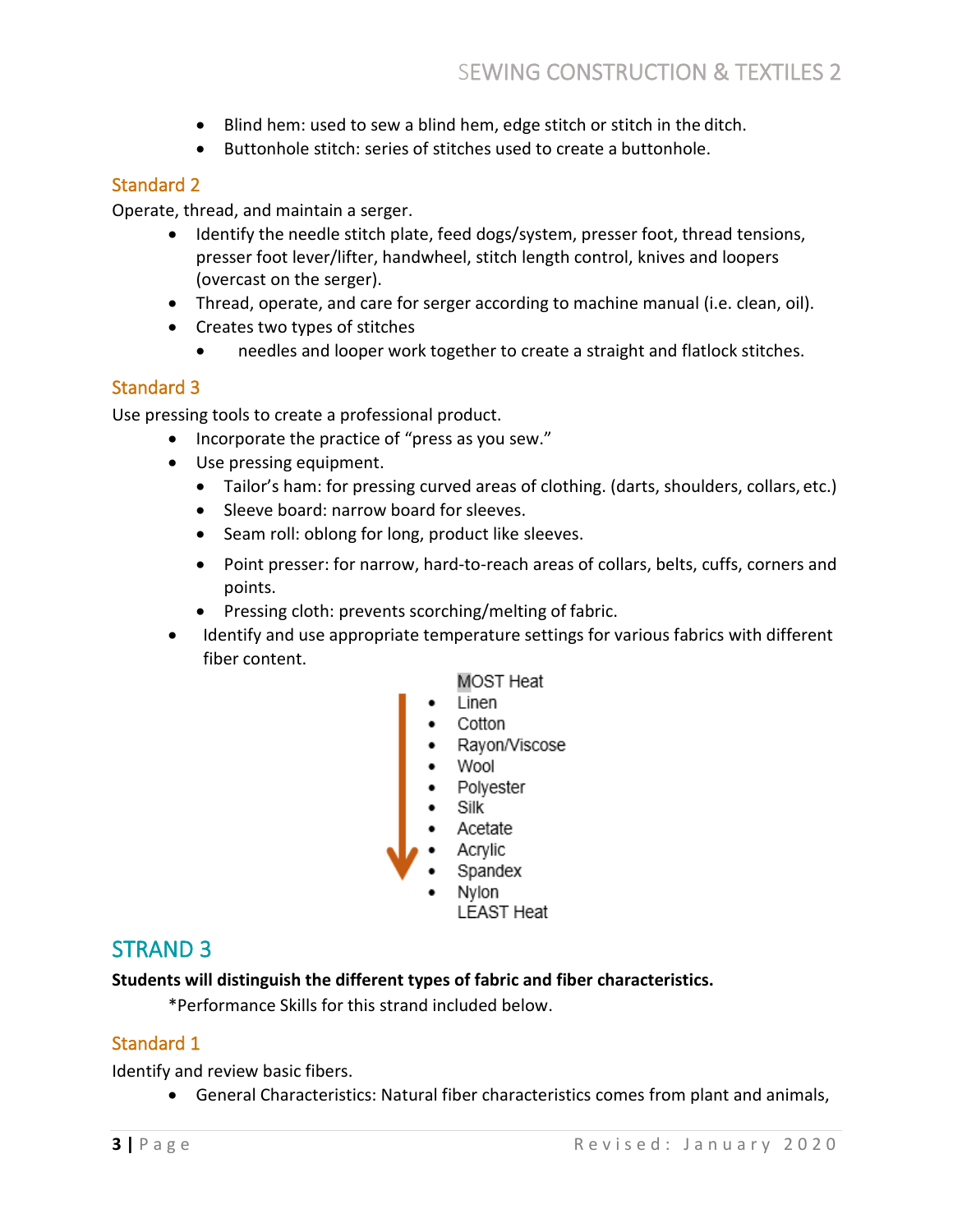moisture absorbent, more expensive.

- Cotton: Plant source
	- Pros absorbent, comfortable, durable, easy to launder, stronger wet than dry.
	- Cons wrinkles, shrinks, mildews.
- Linen: Plant source (flax)
	- Pros absorbent, natural luster, quick drying.
	- Cons wrinkles, frays, little stretch, mildew.
- Silk: Animal source (silkworm cocoon)
	- Pros absorbent, natural luster, insulating, strong, resilient,
	- Cons degrades and yellows from age and sunlight, weaker wet than dry, water marks.
- Wool: Animal source. (fur)
	- Pros absorbent, strong, elastic, flame resistant wrinkle resistant.
	- Cons shrinks when laundered improperly, bleaches with sunlight damaged by moths.

#### Standard 2

Identify manufactured fibers (i.e. nylon, polyester, bamboo, rayon, spandex, and their characteristics.

- General characteristics: made from chemical processes (some made from natural elements mixed with chemicals while other are made completely from non-natural substances)
	- Nylon: Petrochemical sources.
		- Pros strong, water repellent, colorfast, abrasion resistant.
		- Cons frays easily, non-recyclable.
	- Polyester: Petrochemical source.
		- Pros good shape retention, easy to launder, wrinkle resistant, colorfast, blends well with other fibers.
		- Cons retains oily stains, pills, builds static.
	- Rayon: Cellulose source.
		- Pros soft and comfortable, drapes well, blends well with other fibers, dyes well.
		- Cons shrinks, poor shape retention, wrinkles. Dry clean only.
	- Spandex: Petrochemical source.
		- Pros very elastic, adds stretch when blended with other fibers, and resilient to outdoor elements. (sun, sea and sand)
		- Cons shrinks, damaged by heat and chlorine.
	- Bamboo: Cellulose source.
		- Pros soft, strong, water absorbent, renewable.
		- Cons wrinkles, takes longer to dry and yellow with time.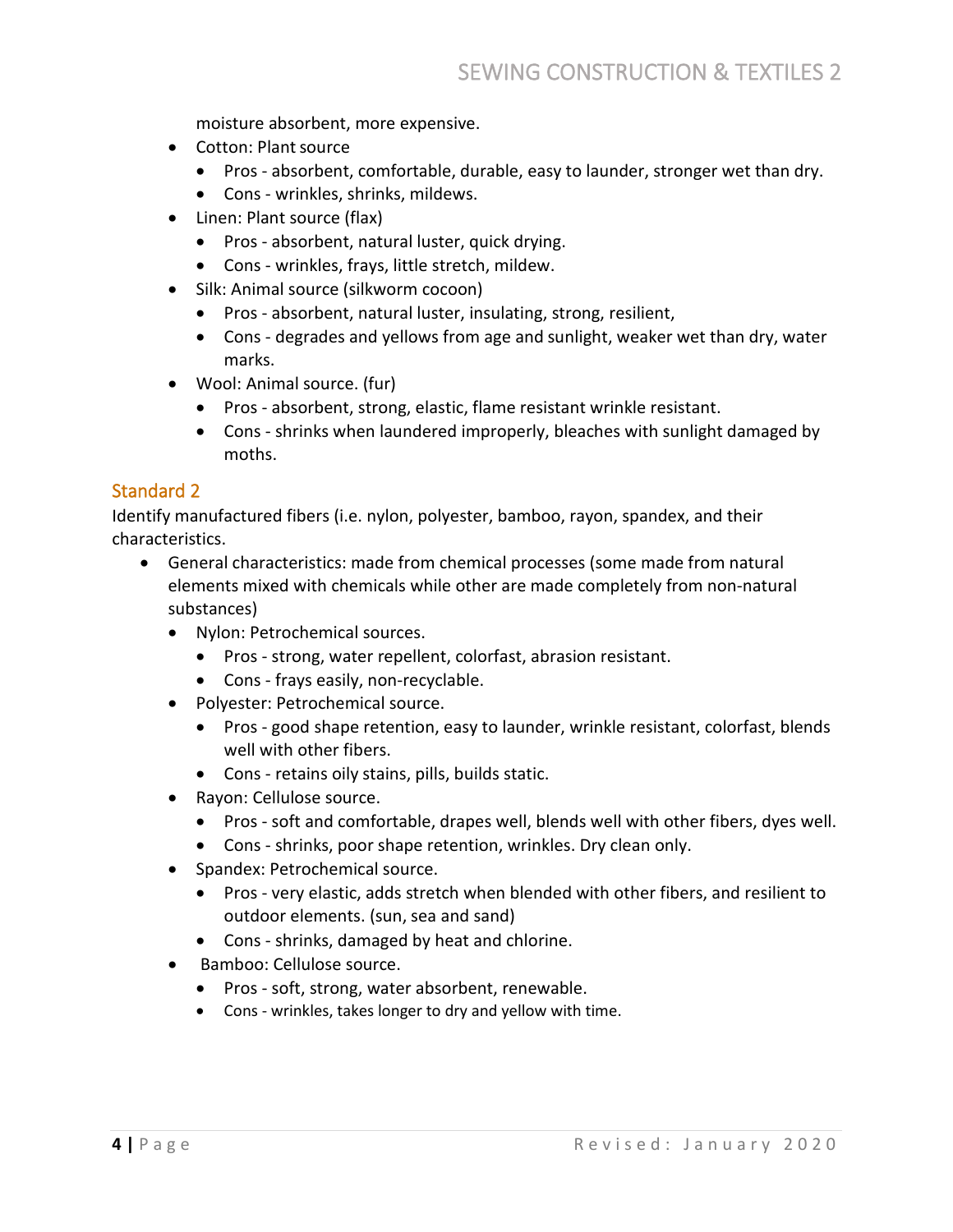# SEWING CONSTRUCTION & TEXTILES 2

#### Standard 3

Identify various types of fabric construction.

- Classify basic weaves.
	- Plain: yarns interlace at right angles, passing alternately over and under each other; soft, durable, easy to sew, wrinkles easily.
	- Twill: one yarn passes over two or more yarns to create a diagonal pattern; strong, wrinkle resistant, hides soil.
	- Satin: yarns float over four or more yarns, then pass under one; shiny, smooth surface, snags easily
- Classify basic knits.
	- Warp: Yarns move upward in a zigzag fashion
	- Weft: Yarns move horizontally.
- Classify non-woven fabrics (i.e. felt and bonded).

#### Standard 4

Identify specific fabrics.

- Denim: twill weave made of single hard-twisted yarns with colored warp and white or undyed fill.
- Flannel: woven fabric made of cotton where the surface has been slightly brushed created a soft-napped fabric.
- Canvas: extremely durable plain-woven fabric.
- Calico: a plain-weave cotton cloth printed with small-scale design.
- Corduroy: piled, vertical rib design; napped fabric that comes in varying weights; often identified by the width of the ribs or wales.
- Satin: recognized by its smooth, lustrous surface and woven with long, floating yarns in the warp; silk, polyester, acetate and rayon are common fabrications.
- Rib knit: double knit fabric where the rib wales alternate on the face and back of the fabric.
- Jersey knit: any knitted fabric without distinct ribs; can be lightweight to heavy, and made in a variety of fibers, wool, cotton, silk, nylon orblends.
- Fleece: soft napped insulating fabric often made from polyester or recycled plastics.
- Sweatshirt fleece: type of jersey fabric with plain knit stiches on the front and fleece on the back.



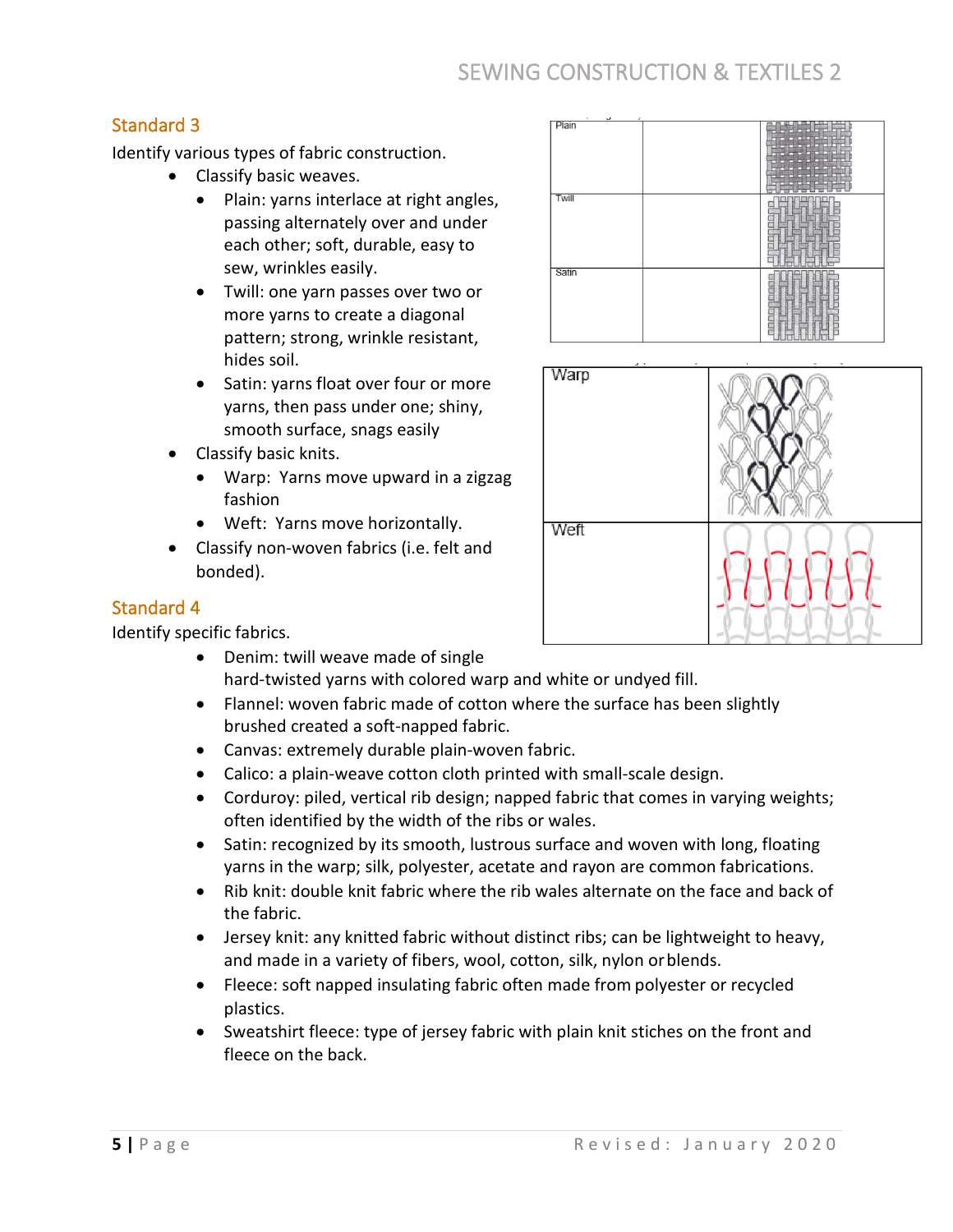## STRAND 4

Students will demonstrate pre-construction techniques at the intermediate level.

\*Performance Skills for this strand included below.

#### Standard 1

Students will independently take measurements, determine pattern size and make pattern alterations.

- Determine pattern size based on body measurements and finished garment measurements. Look at finished garment measurements on pattern envelope and pattern pieces, then compare to body measurements to choose a good fit.
	- Natural waist, bust/chest, high bust, full hip, neck, sleeve length.
	- Back-waist measurement, from prominent bone at base of neck to waist.
- Review relationship between body measurements and pattern measurements and the use of ease.
	- Wearing ease: amount added to a person's body measurements so one can move in a garment.
	- Design ease: any amount of ease beyond the basic wearing ease that creates the style of a garment.
	- Layering ease: amount of ease added to clothing that will be worn over other clothing.
	- Negative ease: will measure smaller than actual body measurements but will stretch to fit comfortably.

#### Standard 2

Apply pattern preparation techniques.

- Review basic pattern symbols. (e.g., straight of grain arrows, notches, pattern markings, buttons and buttonholes, place on fold line, sizing lines, adjustment lines)
- Identify pattern symbols. (e.g., pleat/tuck, dart, finished garment measurements, center front or back)



• Finished garment **Dart: Finished garments: measurements:** 

measurements of the **garment** after it is completed.

- Center front and back: where the center of the garment front or back is located.
- Review pattern placement and layout on fabric. (i.e. straight of grain is always parallel to the selvage; place on fold should be placed directly on the fold of the fabric; allows the garment to hang straight)
- Review one-way directional/nap layout. (i.e. all pattern pieces must face the same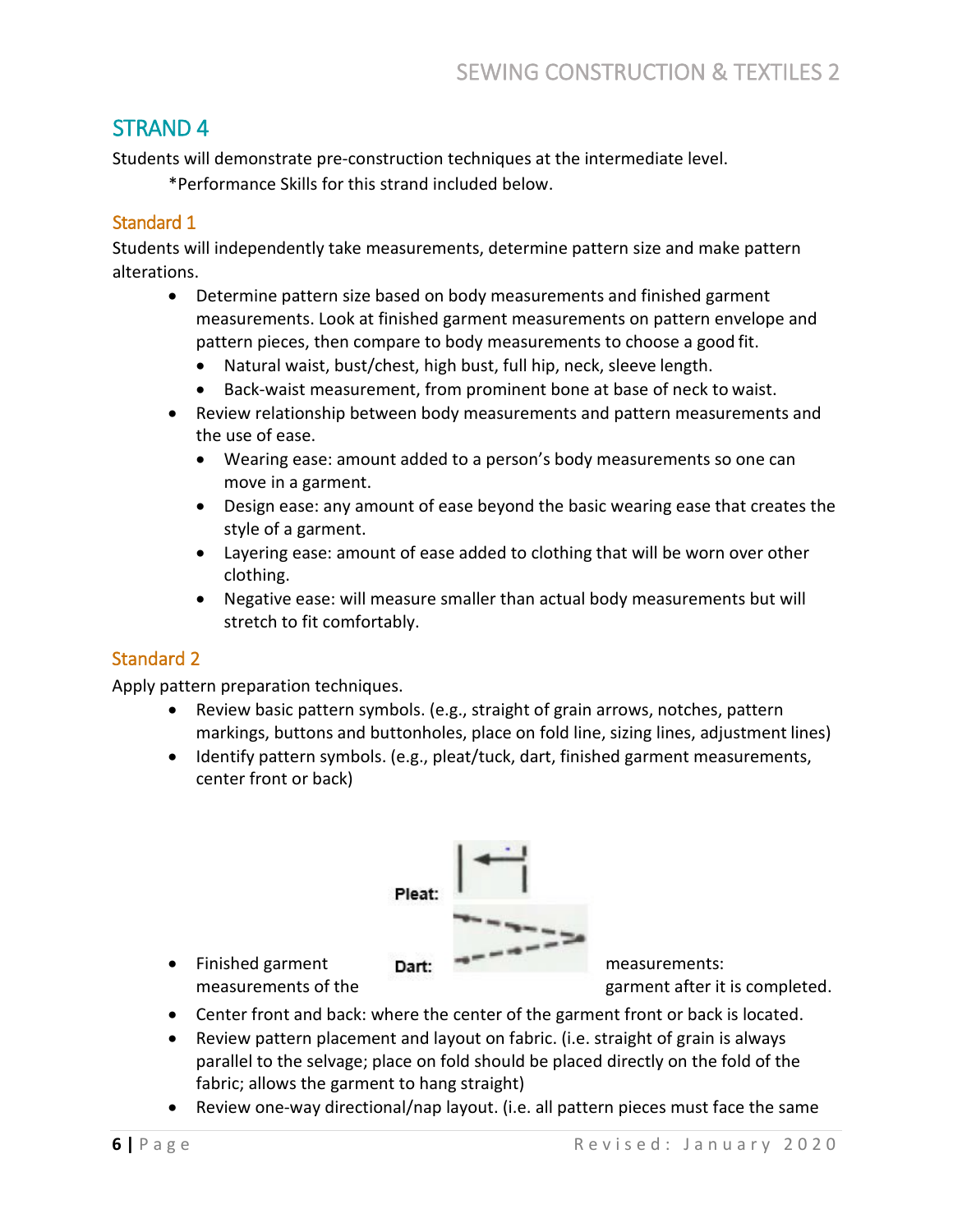direction; tops of the pattern pieces should be at the top of the direction of the design or nap)

#### Standard 3

Student will use appropriate marking techniques.

### STRAND 5

Students will use correct sewing construction techniques at the intermediate level.

\*Performance Skills for this strand included below.

#### Standard 1

Students will use correct sewing construction techniques at the intermediate level.

- Identify and demonstrate stitching techniques andtheir applications.
	- Baste stitch: lengthened stitch used for ease stitching, gathering and temporary stitching.
	- Blind Hem: The finished edge on the bottom of a garment sewn so that the stitching is invisible.
	- Dart: The goal is to sew a dart with a point that is as smooth as possible. Stitch from the wide end to the tip, do not back stitch at the point to secure, leave long threads and tie.
	- Ease stitching: There are three ways to ease a seam: (1) gather before sewing the seam, (2) stretch the shorter seam as you sew the unequal layers together, or (3) let the machine ease the longer edge as the layers move under the presser foot.
	- Gather: Tiny, soft folds of fabric that form when a larger piece of fabric is sewn to smaller piece. The fabric should determine the best method of gathering to use. The goal is to create small, evenly spaced folds of fabric along the gathered area. There are four basic ways to gather: (1) rows of basting stitches, (2) machine couch a cord, (3) use a ruffler attachment or gathering foot, and (4) zigzag over clear elastic.
	- Pleat: All pleats involve folding fabric, and each folding strategy produces a different type of pleat. (e.g., knife pleat, box pleat, inverted pleat)
	- Stay stitching: A row of permanent, straight stitches sewn on a single layer to prevent stretching in key areas when you're handling the garment during the construction process. The stitching should be done just inside the seam allowance  $(1/2)$  from the cut edge if seam allowances are  $5/8$ "). No back stitch is necessary.
	- Stitch- in- the- ditch: Refers to machine stitching that is sewn in the "ditch" of a seam so that it sinks into the seam and stays out of sight.
	- Topstitching: A row of evenly spaced straight stitches visible on the right side of a garment; usually aligned parallel to an edge or a seam. Typical distance is 1/4" to 3/8"; however, it usually is a matter of taste.
	- Tuck: A stitched fold of fabric that is usually decorative but can also be used to add shape to a garment; formed so that the fold and stitching show on the right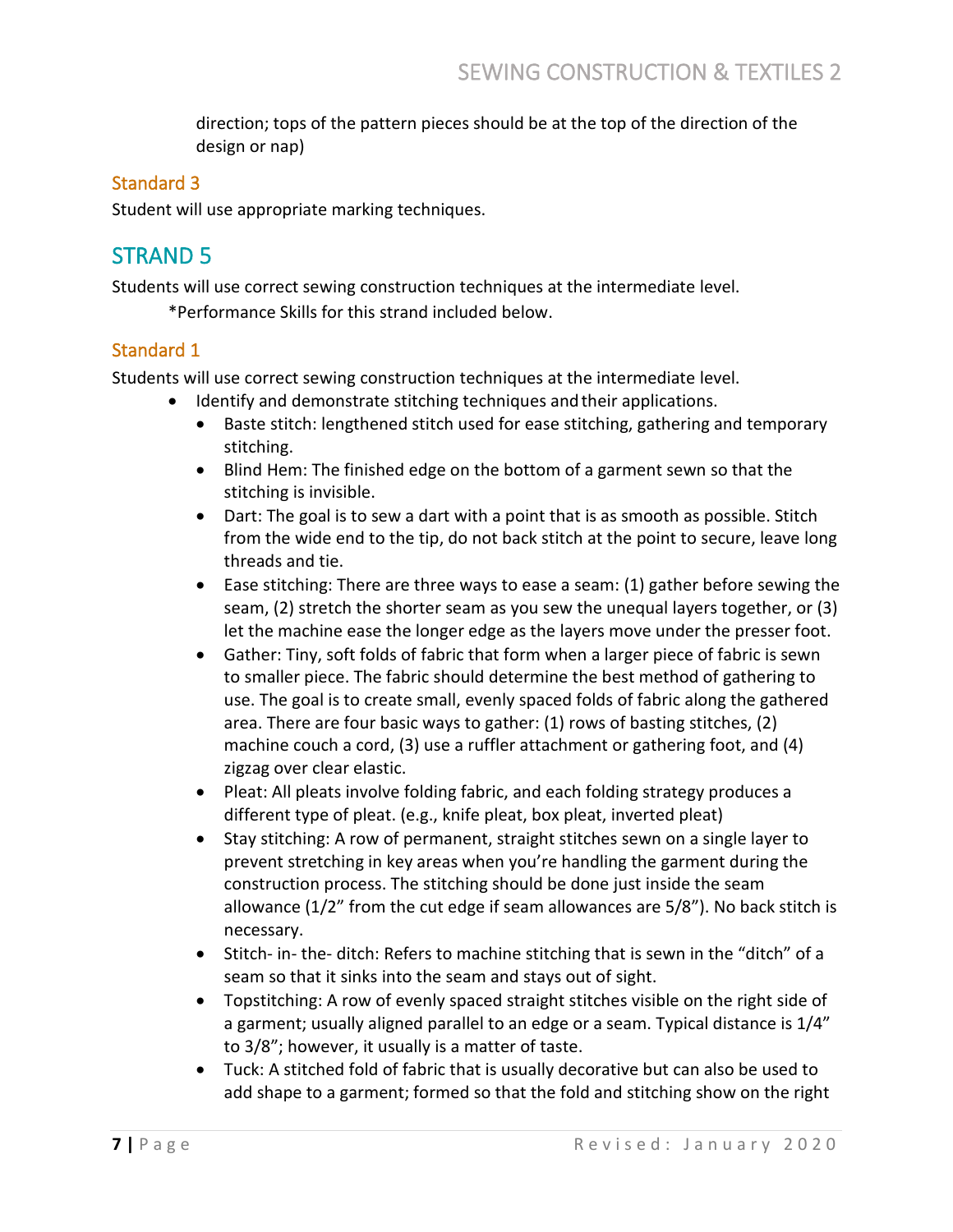side of the fabric.

• Understitching: A technique when seam allowances are sewn to a fabric layer to help keep the fabric from rolling to the right side of the garment; invisible from the right side of the garment. Grade and clip seam allowances before understitching. Press seam allowances toward the facing.

#### Standard 2

Practice correct application techniques for applying interfacing and attaching facings or collars.

- Interfacing can fulfill the following functions:
	- reinforce edges, such as hems and front openings.
	- provide added body.
	- create stability in buttonholes.
	- prevent stretch in areas like a waistband or upper back.
	- build shape in facings, lapels and collars.
	- provide a crisp finish in areas such as pockets.
- Select and apply appropriate interfacing (fusible, non-fusible).
	- Sew-in/non-fusible interfacing must be anchored to the garment with stitches, either sewn into a seam or sewn onto a layer of fabric before being sewn into the garment. To apply, sew the interfacing to the wrong side of fabric withinthe seam allowance.
	- Fusible interfacing is attached to the fashion fabric with glue activated by heat from the iron. To apply non-fusible, use heat, moisture and a press cloth. Follow the manufacturer's instructions.
	- Choose between sew-in/non-fusible and fusible based on the project fabric, the garment's requirement and preference.
- Demonstrate techniques associated with attaching facings or collars.
	- Facings used to finish edges at necklines, armholes, front and back openings, hems, vents, and slits. Facings add support, prevent the edge from stretching and ensure a flat, crisp outer edge.
- Three types of collars:
	- Flat: falling or lying flat on the shoulders (i.e. Golf shirt, Sailor Collar)
	- Rolled: Stands up and falls on the neck (i.e. Dress shirt, Turtleneck)
	- Standing: Stands up against neck (i.e. Mandarin, Banded)

#### Standard 3

Identify each of the following sleeves:

- Raglan sleeves: (two-piece and one-piece) join the bodice in a diagonal seam that extends from the neckline to the side seam.
- Set-in sleeves: Joined to the garment bodice at a seam that circles over the shoulder and under the arm. A well-made set-in sleeve meets at the shoulder in a puckerfree, smooth, curved seam.
- Two methods of construction: closed/round method and open/flat method.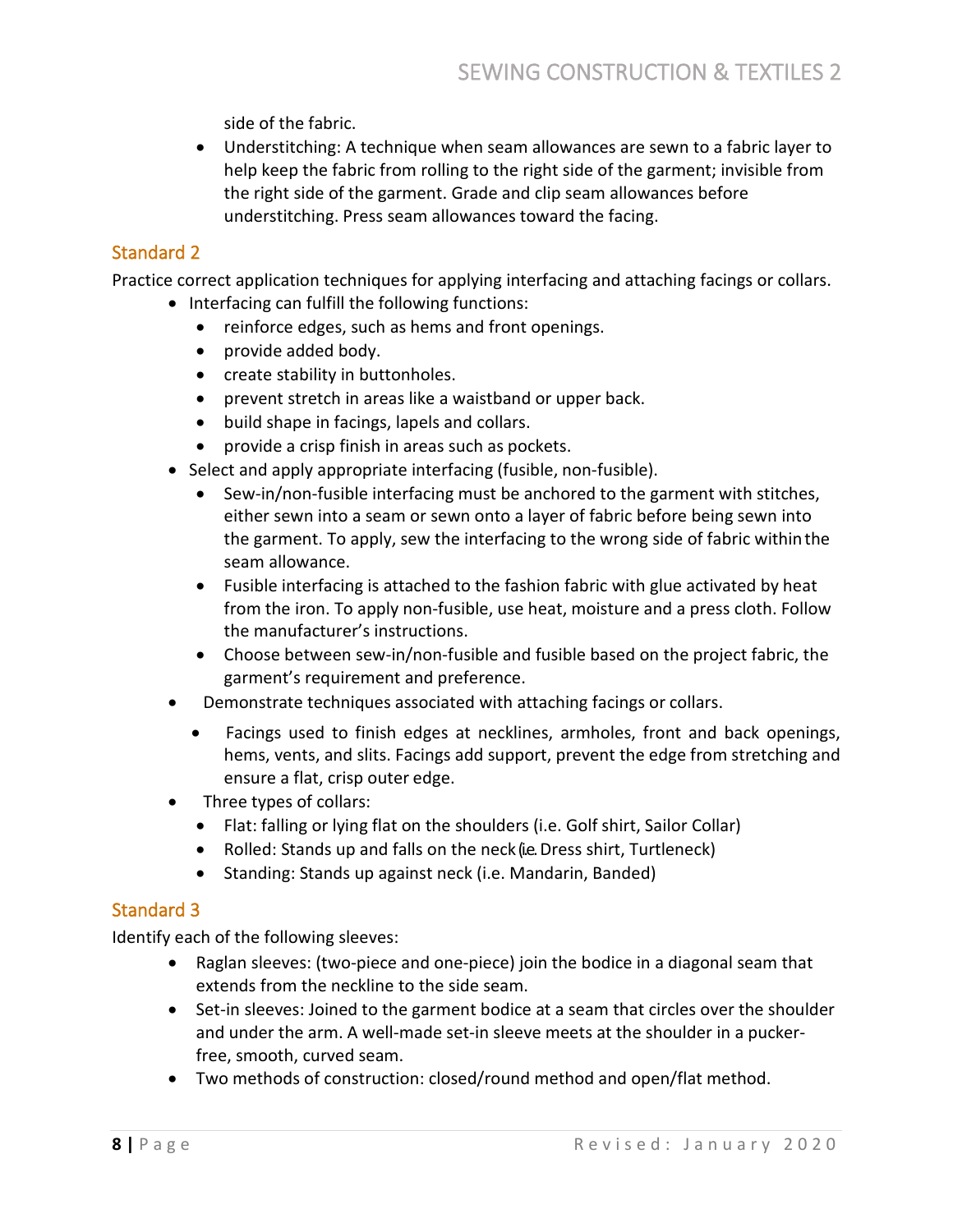

#### Standard 4

Identify each of the following zipper applications and construct one or more.

- Centered zippers are found on a variety of garments, including dresses, skirts and pants. Centered zippers align the seam over the zipper teeth and the zipper tape is covered by symmetrical overlaps on each side. Parallel lines of topstitching flank the seam.
- Lapped zippers are sewn to completely hide the zipper under a flap of fabric, and are found in skirts, pants, and center backs of dresses.
- Fly zippers are used in pants. Women's garments lap right over left, and men's garments lap left over right.
- Exposed zippers are sewn directly on the outside of the garment. The zipper tape becomes a decorative feature. When installing an exposed zipper, turn the seam allowances to the right side, topstitch the zipper over the seam allowance to cover the fabric edge.
- Invisible zippers, when inserted correctly, are unnoticeable except for the zipper pull. They are incredibly flexible and soft, making them ideal for fine fabrics.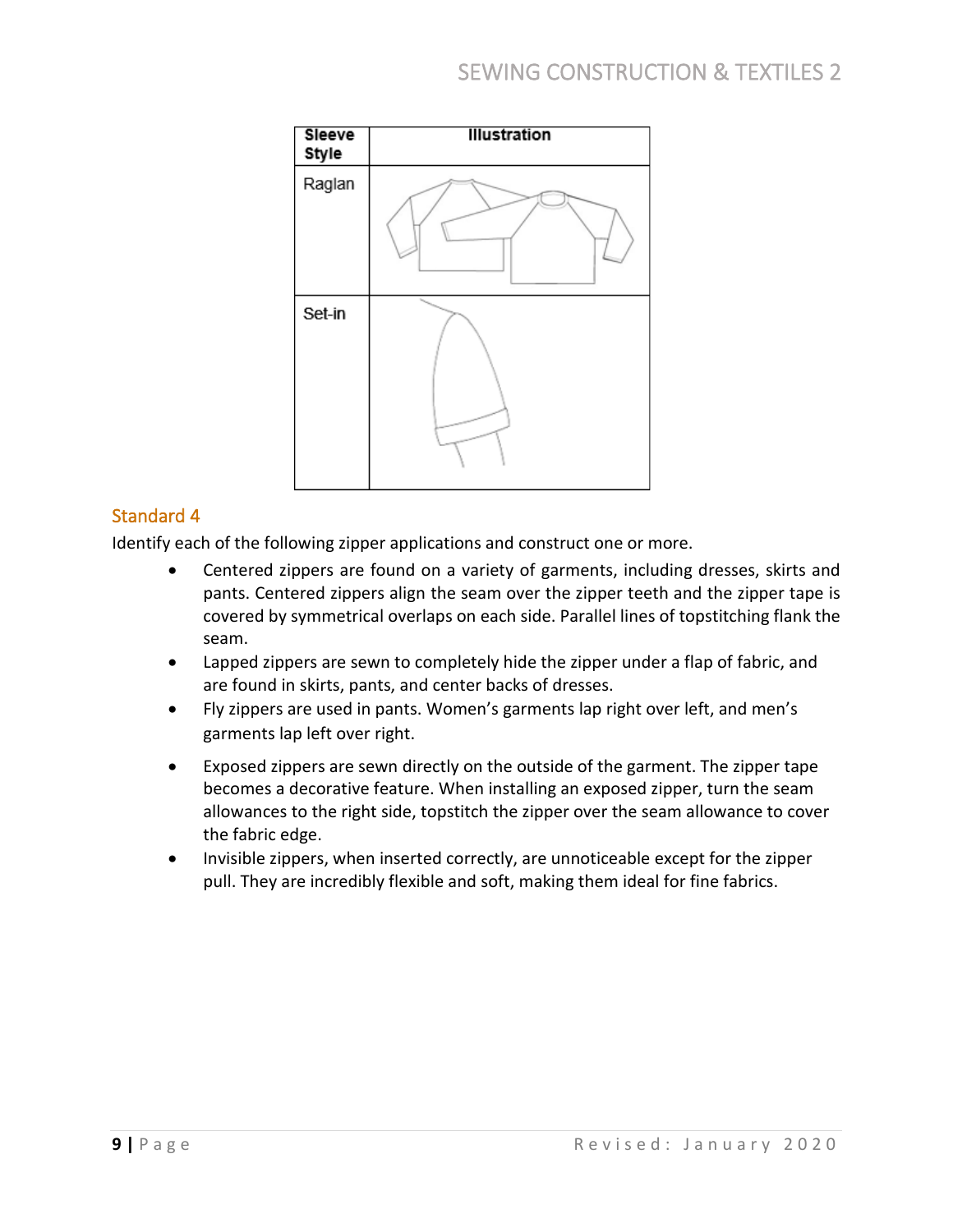# SEWING CONSTRUCTION & TEXTILES 2





### Standard 5

Identify types and complete correct application of hems.

- Identify steps of hem preparation (i.e., appropriate length and width, reduce bulk, ease, pressing).
- Apply correct edge finishes (e.g., clean finished, zigzag, serged).
- Complete one or more of the following hemming techniques: hand stitched hems, double fold hem, machine blind hem, rolled hem.

# Performance Skills

Strand 2 Thread/operate and care for the serger.

# Performance Skills

#### Strand 3

Participate in a fiber identification lab. Use different ways of identifying fibers; for example, burn test, chemical test (acetone or bleach), or microscope observations.

# Performance Skills

#### Strand 3

Create a fabric file containing a sample of denim, flannel, canvas, calico, corduroy, satin, rib knit, jersey knit, fleece, sweatshirt fleece.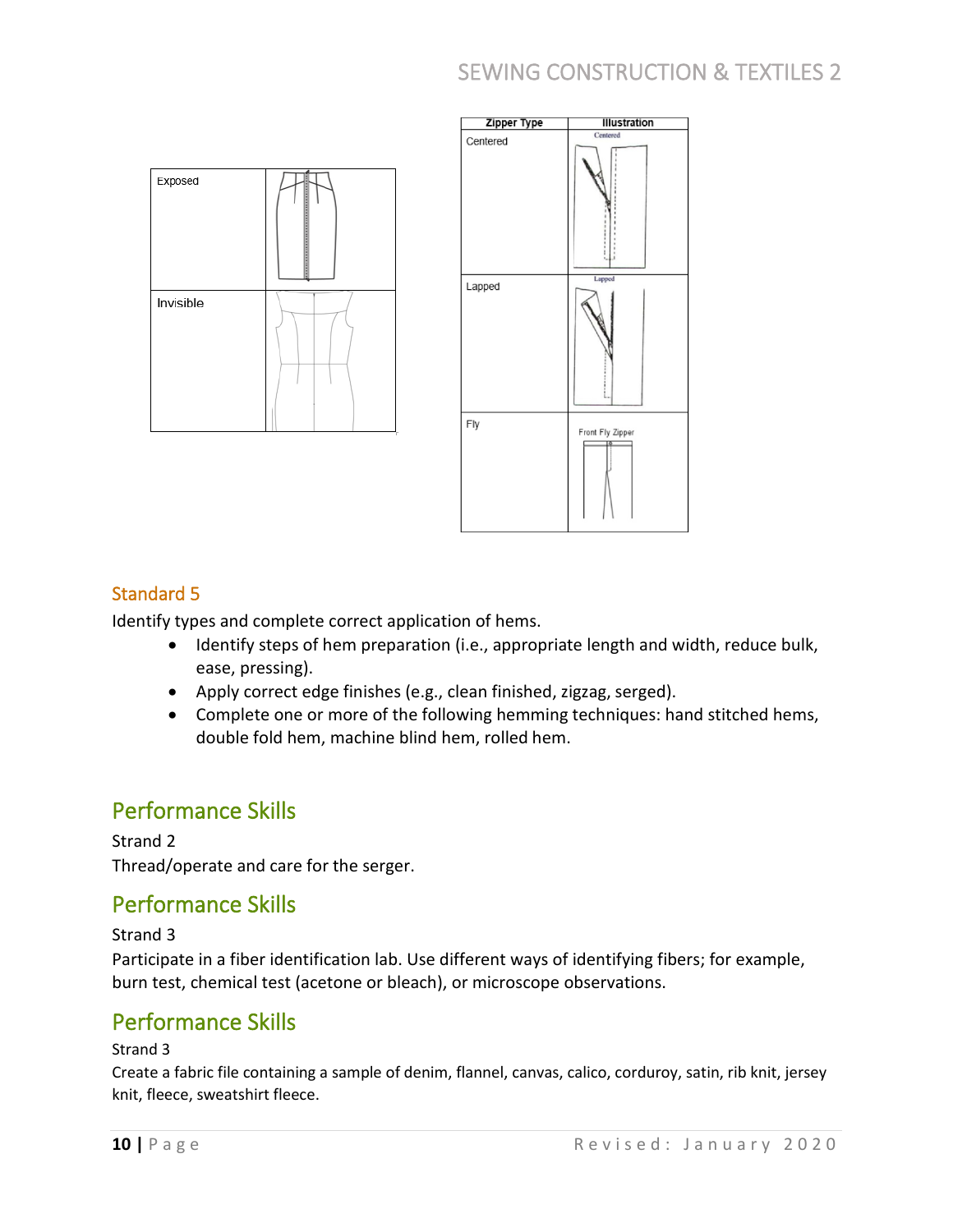# Performance Skills

#### Strand 4 & 5

Complete all of the following skills as part of the course. A minimum of 8 skills need to be included as part of an apparel or accessory/personal item project.

- Stay stitching
- Trimming
- Grading
- Clipping or notching
- Understitching
- Darts, tucks, pleats, or gathers
- Select and apply interfacing
- Sew one or more correct sleeve style (i.e., set in, raglan)
- Demonstrate one or more correct zipper applications
- Attach one or more appropriate closure (i.e., hook and eye, snap, pant/skirt hook
- Complete two of the following hemming techniques: hand-stitched hems, double fold hem, machine blind hem, rolled hem or other hemming technique
- Demonstrate the application of biastape

# Performance Skills

Strand 4 & 5 Use commercially prepared directions/guide sheets.

# **Resources**

[http://www.cottoninc.com](http://www.cottoninc.com/) <http://www.triplepundit.com/special/sustainable-fashion-2014/> <http://www.patagonia.com/us/environmentalism> <http://www.schmetzneedles.com/schmetz-household-needle-chart/#sthash.Ln3rVtxV.dpbs> <http://www.powersewing.com/2009/07/fabric-photo-dictionary> <http://www.taunton.com/threads/pages/t00103.asp> <http://www.threadsmagazine.com/item/5053/the-seam-method-of-pattern-alteration> Betzina, Sandra. *Fast Fit, Easy Pattern Alterations for Every Figure.* ISBN-10 1561586498. <http://www.tillyandthebuttons.com/2014/11/sewingfrancoise-sewing-raglan-sleeves.html> <http://www.craftsy.com/blog/2014/02/sewing-in-set-in-sleeves/> <http://www.nancyzieman.com/blog/sewing-with-nancy/how-to-sew-a-zipper> [http://extension.usu.edu/files/publications/factsheet/FC\\_Clothing&Textiles\\_2012-02pr.pdf](http://extension.usu.edu/files/publications/factsheet/FC_Clothing%26Textiles_2012-02pr.pdf) <http://www.craftsy.com/blog/2013/12/sewing-exposed-zippers/> <http://www.craftsy.com/blog/2014/12/how-to-hem-skirts-and-pants> <http://www.sew4home.com/tips-resources/sewing-tips-tricks/how-make-simple-hem>